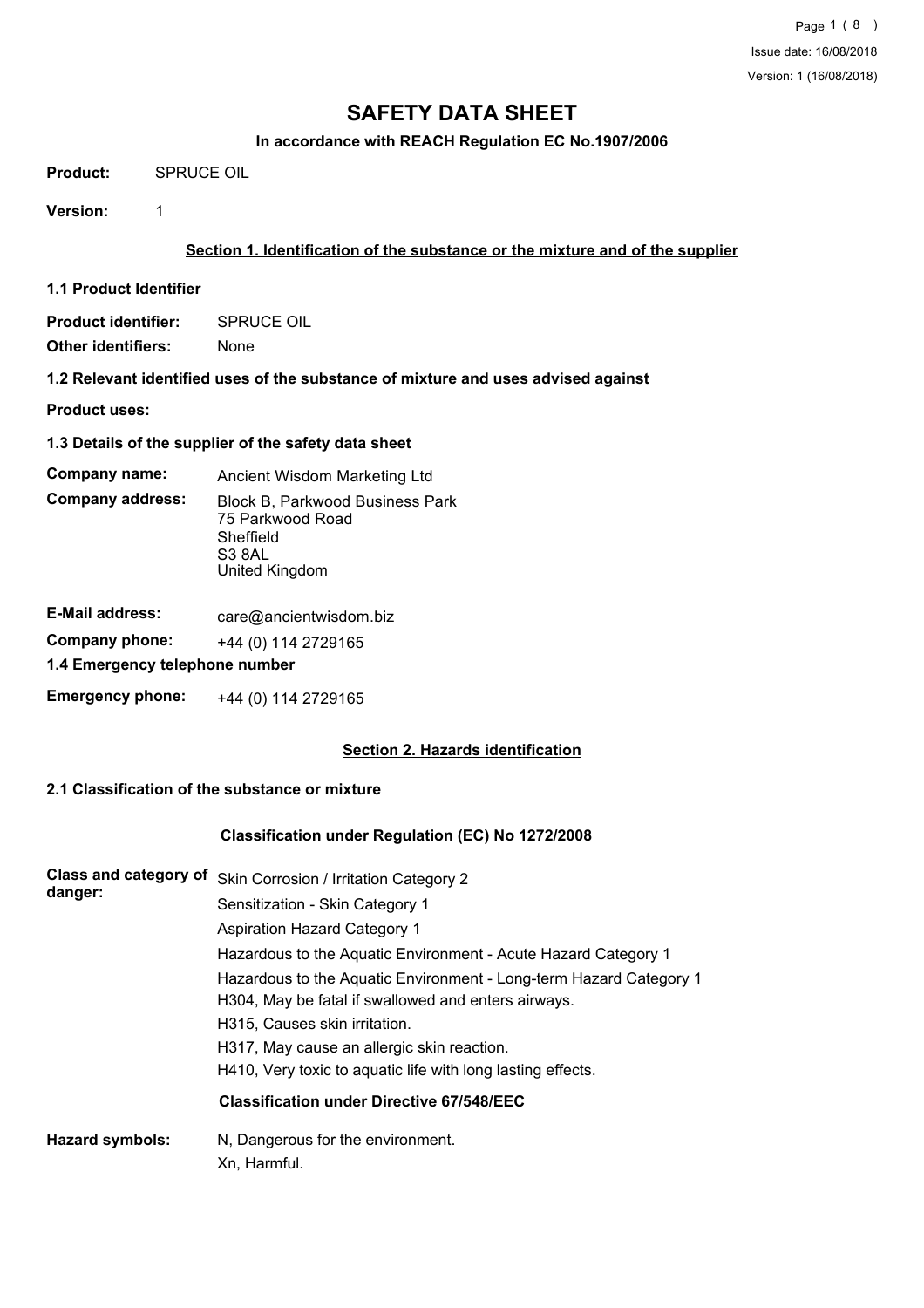## **In accordance with REACH Regulation EC No.1907/2006**

| <b>Product:</b>                     | <b>SPRUCE OIL</b> |                                                                                                                                                                                                                                                                                                                                                                                                                                                                                                                                                                                                                                                                                                                                                              |  |  |
|-------------------------------------|-------------------|--------------------------------------------------------------------------------------------------------------------------------------------------------------------------------------------------------------------------------------------------------------------------------------------------------------------------------------------------------------------------------------------------------------------------------------------------------------------------------------------------------------------------------------------------------------------------------------------------------------------------------------------------------------------------------------------------------------------------------------------------------------|--|--|
| Version:                            | 1                 |                                                                                                                                                                                                                                                                                                                                                                                                                                                                                                                                                                                                                                                                                                                                                              |  |  |
| <b>Risk phrases:</b>                |                   | R38, Irritating to the skin.<br>R43, May cause sensitisation by skin contact.<br>R50/53, Very toxic to aquatic organisms, may cause long-term adverse effects in the aquatic<br>environment.<br>R65, May cause lung damage if swallowed.                                                                                                                                                                                                                                                                                                                                                                                                                                                                                                                     |  |  |
| 2.2 Label elements                  |                   |                                                                                                                                                                                                                                                                                                                                                                                                                                                                                                                                                                                                                                                                                                                                                              |  |  |
|                                     |                   | Classification under Regulation (EC) No 1272/2008                                                                                                                                                                                                                                                                                                                                                                                                                                                                                                                                                                                                                                                                                                            |  |  |
| Signal word:                        |                   | Danger                                                                                                                                                                                                                                                                                                                                                                                                                                                                                                                                                                                                                                                                                                                                                       |  |  |
| <b>Hazard statements:</b>           |                   | H304, May be fatal if swallowed and enters airways.<br>H315, Causes skin irritation.<br>H317, May cause an allergic skin reaction.<br>H410, Very toxic to aquatic life with long lasting effects.                                                                                                                                                                                                                                                                                                                                                                                                                                                                                                                                                            |  |  |
| <b>M</b> factor:                    |                   | None                                                                                                                                                                                                                                                                                                                                                                                                                                                                                                                                                                                                                                                                                                                                                         |  |  |
| Supplemental<br>Information:        |                   | None                                                                                                                                                                                                                                                                                                                                                                                                                                                                                                                                                                                                                                                                                                                                                         |  |  |
| <b>Precautionary</b><br>statements: |                   | P261, Avoid breathing vapour or dust.<br>P264, Wash hands and other contacted skin thoroughly after handling.<br>P272, Contaminated work clothing should not be allowed out of the workplace.<br>P273, Avoid release to the environment.<br>P280, Wear protective gloves/eye protection/face protection.<br>P301/310, IF SWALLOWED: Immediately call a POISON CENTER or doctor/physician.<br>P302/352, IF ON SKIN: Wash with plenty of soap and water.<br>P331, Do NOT induce vomiting.<br>P333/313, If skin irritation or rash occurs: Get medical advice/attention.<br>P362, Take off contaminated clothing and wash before reuse.<br>P391, Collect spillage.<br>P405, Store locked up.<br>P501, Dispose of contents/container to: approved disposal site. |  |  |
| Pictograms:                         |                   |                                                                                                                                                                                                                                                                                                                                                                                                                                                                                                                                                                                                                                                                                                                                                              |  |  |
| <b>Other hazards:</b>               |                   | None                                                                                                                                                                                                                                                                                                                                                                                                                                                                                                                                                                                                                                                                                                                                                         |  |  |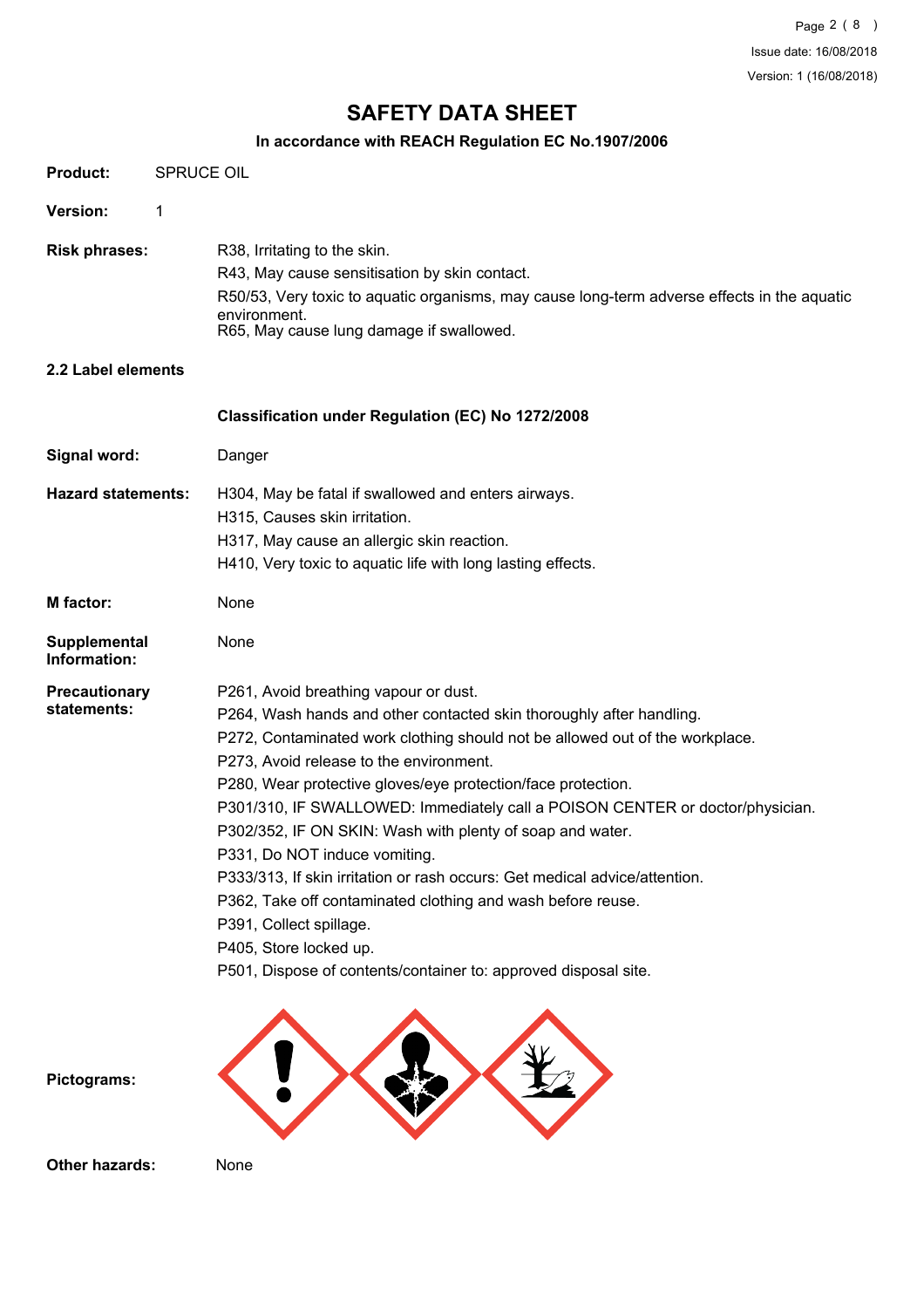## **In accordance with REACH Regulation EC No.1907/2006**

**Product:** SPRUCE OIL

**Version:** 1

## **Section 3. Composition / information on ingredients**

#### **3.1 Substances**

**Product identifier:** SPRUCE OIL

## **Contains:**

| <b>Name</b>                                                                                           | <b>CAS</b> | <b>EC</b> | <b>REACH Registration</b><br>No. | $\frac{0}{0}$ | <b>Classification for</b><br>(DSD) 67/548/EEC | <b>Classification for</b><br>(CLP) 1272/2008                       |
|-------------------------------------------------------------------------------------------------------|------------|-----------|----------------------------------|---------------|-----------------------------------------------|--------------------------------------------------------------------|
| alpha-Pinene                                                                                          | 80-56-8    | 201-291-9 |                                  | 50-100%       | Xn: R10-R38-R43-R65                           | FL 3-SCI 2-SS 1B-AH 1:<br>H226-H304-H315-H317,-                    |
| d,I-Limonene (isomer<br>unspecified) $((+/-)-1-$<br>Methyl-4- $(1-$<br>methylvinyl)<br>I cvclohexene) | 7705-14-8  | 231-732-0 |                                  | $10 - 20%$    | Xi-N; R10-R38-R43-R50/53                      | FL 3-SCI 2-SS 1-AH 1-EH<br>A1-EH C1;H226-H304-<br>H315-H317-H410.- |
| Camphene                                                                                              | 79-92-5    | 201-234-8 |                                  | $5 - 10%$     | F-Xi-N; R10-R11-R36-<br>R50/53                | FL 3-FS 2-EDI 2-EH A1-EH<br>C1;H226-H228-H319-<br>H410.-           |
| Longifolene                                                                                           | 475-20-7   | 207-491-2 |                                  | 1-<5%         | Xn-N; R43-R65-R50/53                          | SS 1-AH 1-EH A1-EH C1:<br>H304-H317-H410,-                         |

## **Section 4. First-aid measures**

## **4.1 Description of first aid measures**

IF SWALLOWED: Immediately call a POISON CENTER or doctor/physician.

IF ON SKIN: Wash with plenty of soap and water.

## **4.2 Most important symptoms and effects, both acute and delayed**

May be fatal if swallowed and enters airways.

Causes skin irritation.

May cause an allergic skin reaction.

## **4.3 Indication of any immediate medical attention and special treatment needed**

None expected, see Section 4.1 for further information.

## **SECTION 5: Firefighting measures**

## **5.1 Extinguishing media**

Suitable media: Carbon dioxide, Dry chemical, Foam.

## **5.2 Special hazards arising from the substance or mixture**

In case of fire, may be liberated: Carbon monoxide, Unidentified organic compounds.

## **5.3 Advice for fire fighters:**

In case of insufficient ventilation, wear suitable respiratory equipment.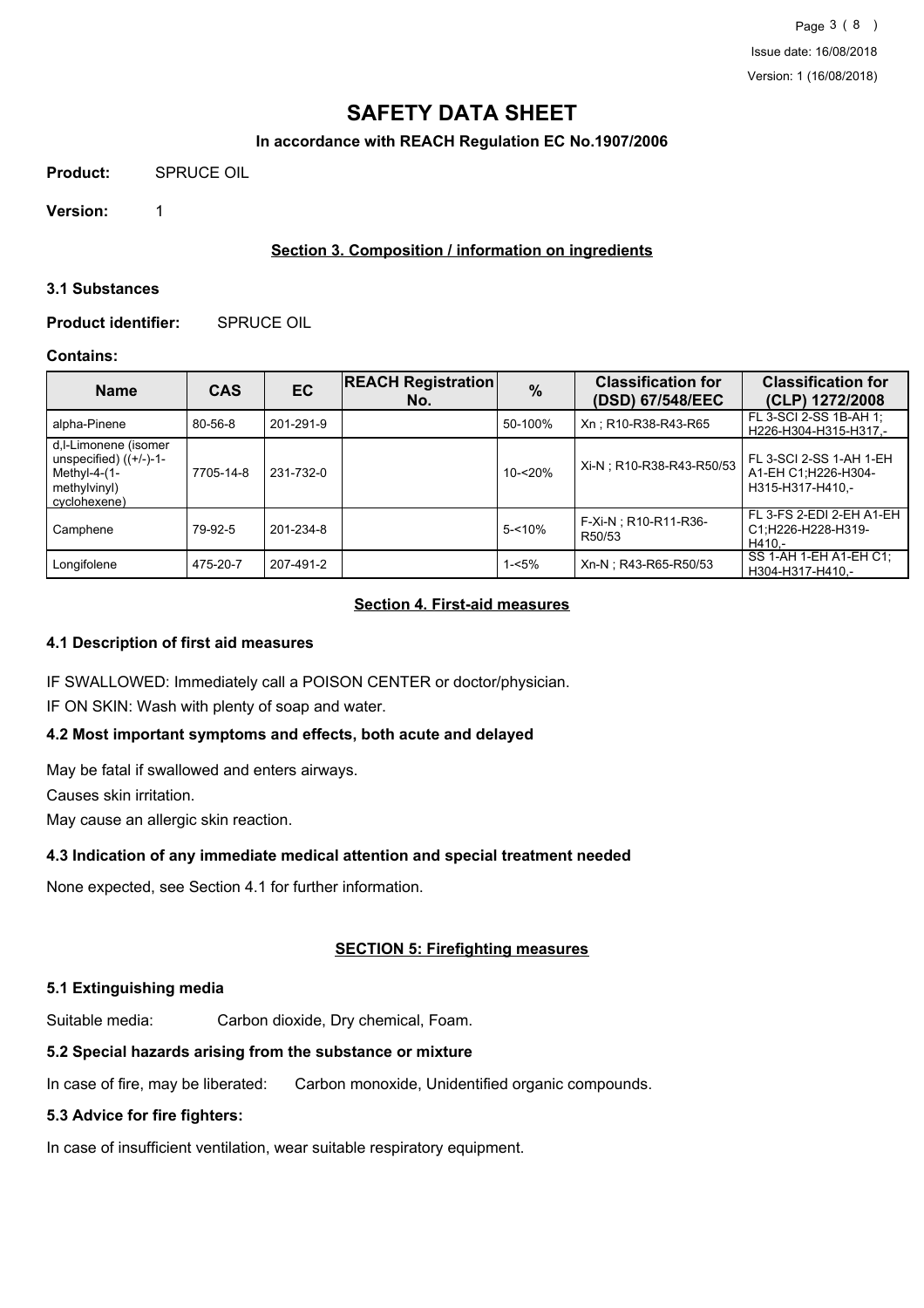## **In accordance with REACH Regulation EC No.1907/2006**

**Product:** SPRUCE OIL

**Version:** 1

## **Section 6. Accidental release measures**

## **6.1 Personal precautions, protective equipment and emergency procedures:**

Avoid inhalation. Avoid contact with skin and eyes. See protective measures under Section 7 and 8.

## **6.2 Environmental precautions:**

Keep away from drains, surface and ground water, and soil.

## **6.3 Methods and material for containment and cleaning up:**

Remove ignition sources. Provide adequate ventilation. Avoid excessive inhalation of vapours. Contain spillage immediately by use of sand or inert powder. Dispose of according to local regulations.

#### **6.4 Reference to other sections:**

Also refer to sections 8 and 13.

## **Section 7. Handling and storage**

## **7.1 Precautions for safe handling:**

Keep away from heat, sparks, open flames and hot surfaces. - No smoking. Use personal protective equipment as required. Use in accordance with good manufacturing and industrial hygiene practices. Use in areas with adequate ventilation Do not eat, drink or smoke when using this product.

## **7.2 Conditions for safe storage, including any incompatibilities:**

Store in a well-ventilated place. Keep container tightly closed. Keep cool. Ground/bond container and receiving equipment. Use explosion-proof electrical, ventilating and lighting equipment. Use only non-sparking tools. Take precautionary measures against static discharge.

## **7.3 Specific end use(s):**

Use in accordance with good manufacturing and industrial hygiene practices.

## **Section 8. Exposure controls/personal protection**

**8.1 Control parameters**

**Workplace exposure limits:** Not Applicable

## **8.2 Exposure Controls**

## **Eye / Skin Protection**

Wear protective gloves/eye protection/face protection

## **Respiratory Protection**

Under normal conditions of use and where adequate ventilation is available to prevent build up of excessive vapour, this material should not require special engineering controls. However, in conditions of high or prolonged use, or high temperature or other conditions which increase exposure, the following engineering controls can be used to minimise exposure to personnel: a) Increase ventilation of the area with local exhaust ventilation. b) Personnel can use an approved, appropriately fitted respirator with organic vapour cartridge or canisters and particulate filters. c) Use closed systems for transferring and processing this material.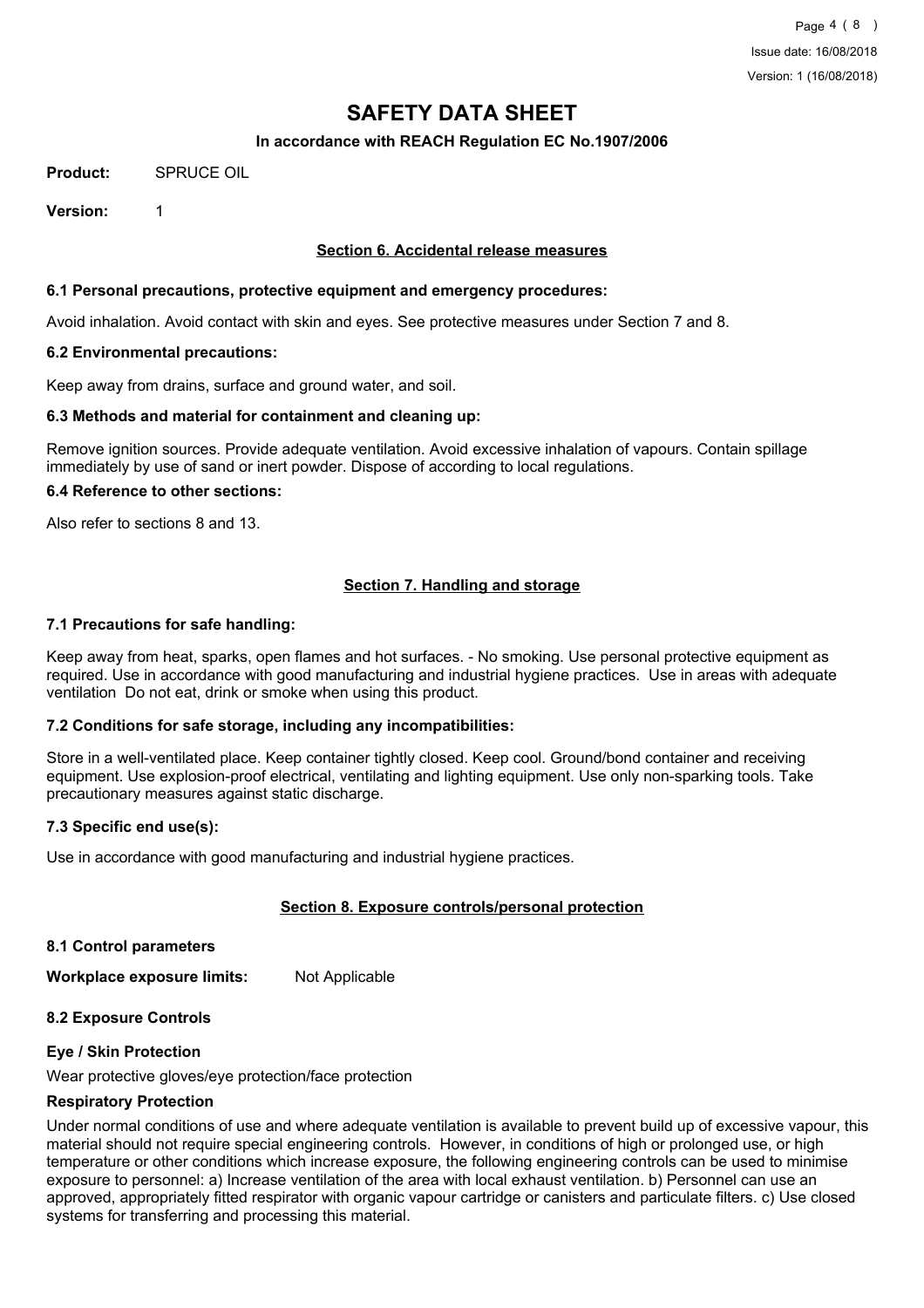## **In accordance with REACH Regulation EC No.1907/2006**

**Product:** SPRUCE OIL

**Version:** 1

Also refer to Sections 2 and 7.

## **Section 9. Physical and chemical properties**

## **9.1 Information on basic physical and chemical properties**

| Appearance:                    | Not determined |
|--------------------------------|----------------|
| Odour:                         | Not determined |
| pH:                            | Not determined |
| Initial boiling point / range: | Not determined |
| Flash point:                   | 70 °C          |
| Vapour pressure:               | Not determined |
| <b>Relative density:</b>       | Not determined |
| Solubility(ies):               | Not determined |
| 9.2 Other information:         | None available |

## **Section 10. Stability and reactivity**

## **10.1 Reactivity:**

Presents no significant reactivity hazard, by itself or in contact with water.

## **10.2 Chemical stability:**

Good stability under normal storage conditions.

## **10.3 Possibility of hazardous reactions:**

Not expected under normal conditions of use.

## **10.4 Conditions to avoid:**

Avoid extreme heat.

## **10.5 Incompatible materials:**

Avoid contact with strong acids, alkalis or oxidising agents.

## **10.6 Hazardous decomposition products:**

Not expected.

## **Section 11. Toxicological information**

## **11.1 Information on toxicological effects**

May be fatal if swallowed and enters airways.

Causes skin irritation.

May cause an allergic skin reaction.

## **Assumed Toxicity Value (LD50 or ATE) for Acute Oral Toxicity:** >5000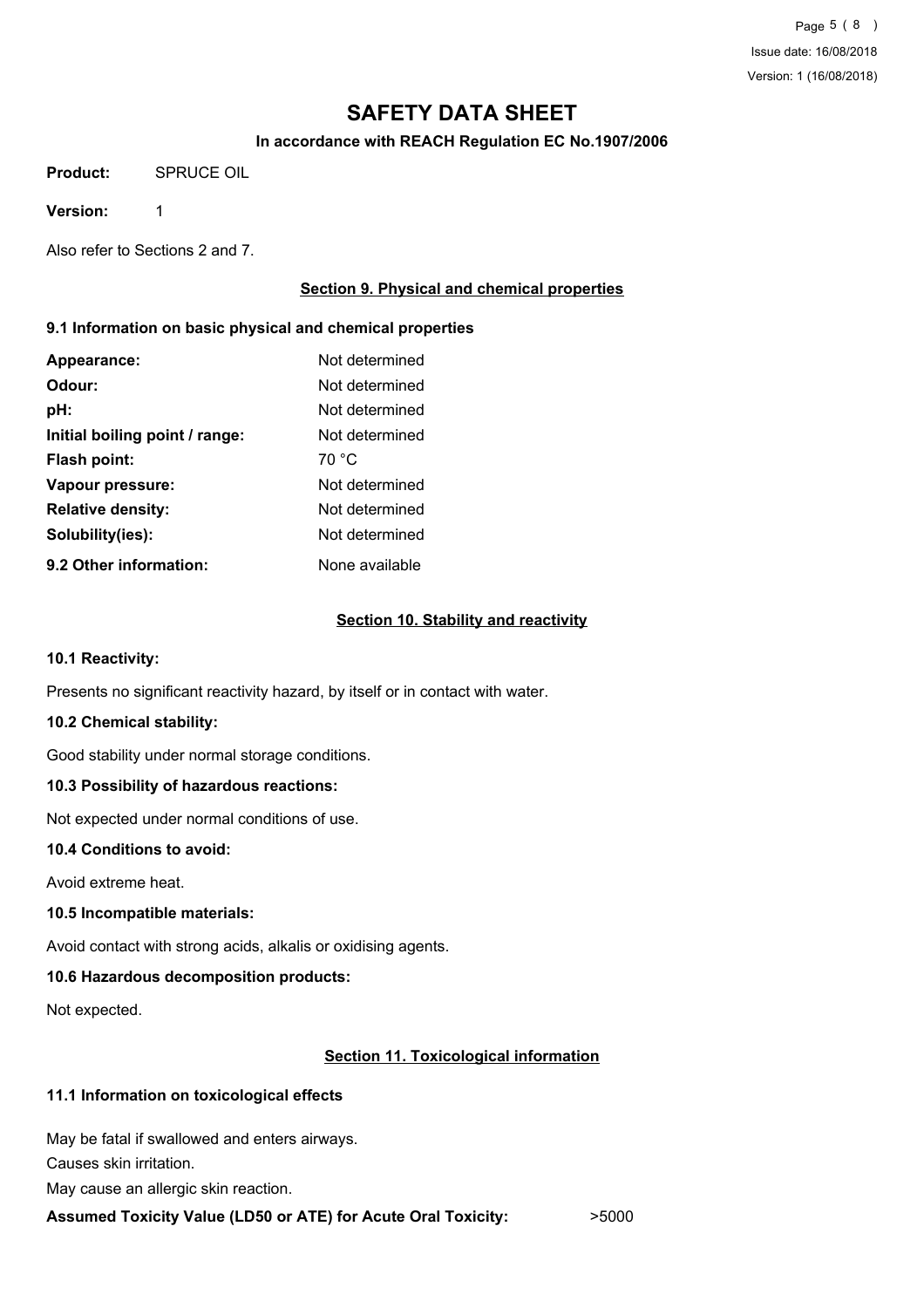## **In accordance with REACH Regulation EC No.1907/2006**

**Product:** SPRUCE OIL

**Version:** 1

**Assumed Toxicity Value (LD50 or ATE) for Acute Dermal Toxicity:** Not Applicable **Assumed Toxicity Value (LC50 or ATE) for Acute Inhalation Toxicity:** Not Available **Inhalation Route:** Not Available **Not Available** 

Refer to Section 2 for additional information.

## **Section 12. Ecological information**

## **12.1 Toxicity:**

Very toxic to aquatic life with long lasting effects.

- **12.2 Persistence and degradability:** Not available
- **12.3 Bioaccumulative potential:** Not available
- **12.4 Mobility in soil:** Not available

## **12.5 Results of PBT and vPvB assessment:**

This substance does not meet the PBT/vPvB criteria of REACH, annex XIII.

**12.6 Other adverse effects:** Not available

## **Section 13. Disposal considerations**

## **13.1 Waste treatment methods:**

Dispose of in accordance with local regulations. Avoid disposing into drainage systems and into the environment. Empty containers should be taken to an approved waste handling site for recycling or disposal.

## **Section 14. Transport information**

| 14.1 UN number:                    | UN3082                                                                                                                                                     |
|------------------------------------|------------------------------------------------------------------------------------------------------------------------------------------------------------|
| 14.2 UN Proper Shipping Name:      | ENVIRONMENTALLY HAZARDOUS SUBSTANCE, LIQUID, N.O.S.<br>(Longifolene, d, l-Limonene (isomer unspecified) ((+/-)-1-Methyl-4-(1-<br>methylvinyl)cyclohexene)) |
| 14.3 Transport hazard class(es):   | 9                                                                                                                                                          |
| <b>Sub Risk:</b>                   |                                                                                                                                                            |
| 14.4. Packing Group:               | Ш                                                                                                                                                          |
| <b>14.5 Environmental hazards:</b> | This is an environmentally hazardous substance.                                                                                                            |
| 14.6 Special precautions for user: | None additional                                                                                                                                            |
|                                    |                                                                                                                                                            |

## **14.7 Transport in bulk according to Annex II of MARPOL73/78 and the IBC Code:**

Not applicable

## **Section 15. Regulatory information**

## **15.1 Safety, health and environmental regulations/legislation specific for the substance or mixture**

None additional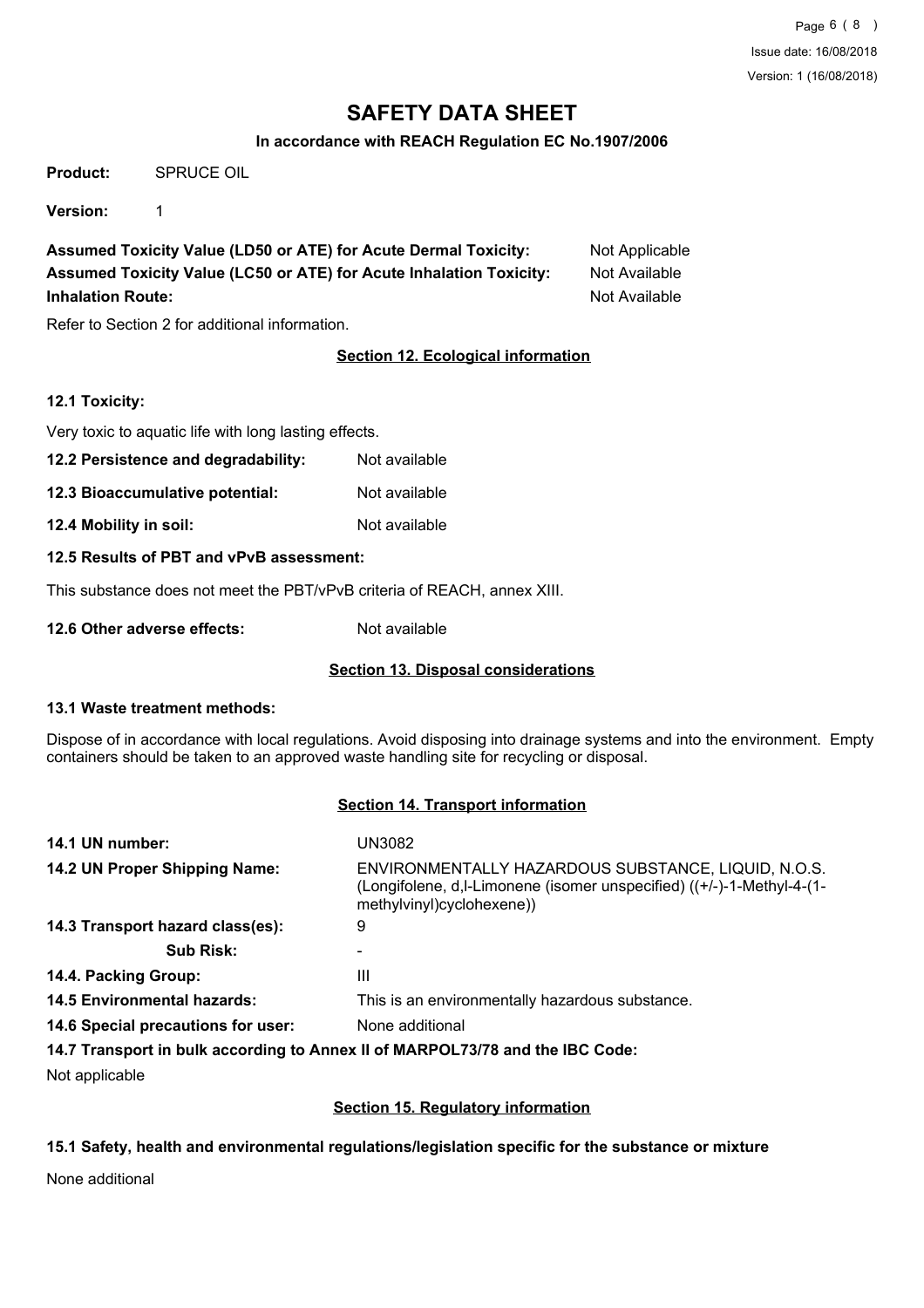## **In accordance with REACH Regulation EC No.1907/2006**

**Product:** SPRUCE OIL

**Version:** 1

**15.2 Chemical Safety Assessment**

A Chemical Safety Assessment has not been carried out for this product.

## **Section 16. Other information**

| <b>Concentration % Limits:</b>  | EH A1=55.56% EH C1=55.56% EH C2=5.56% EH C3=0.555555556% EH<br>C4=55.56% SCI 2=14.29% SS 1=1.67% AH 1=12.82% |
|---------------------------------|--------------------------------------------------------------------------------------------------------------|
| <b>Total Fractional Values:</b> | EH A1=1.80 EH C1=1.80 EH C2=18.00 EH C3=180.00 EH C4=1.80 SCI<br>2=7.00 SS 1=60.00 AH 1=7.80                 |
| Key to revisions:               |                                                                                                              |

Not applicable

## **Key to abbreviations:**

| <b>Abbreviation</b> | <b>Meaning</b>                                                                                                |
|---------------------|---------------------------------------------------------------------------------------------------------------|
| AH <sub>1</sub>     | <b>Aspiration Hazard Category 1</b>                                                                           |
| EDI <sub>2</sub>    | Eye Damage / Irritation Category 2                                                                            |
| EH A1               | Hazardous to the Aquatic Environment - Acute Hazard Category 1                                                |
| EH <sub>C1</sub>    | Hazardous to the Aquatic Environment - Long-term Hazard Category 1                                            |
| FL <sub>3</sub>     | Flammable Liquid, Hazard Category 3                                                                           |
| FS <sub>2</sub>     | Flammable Solid, Hazard Category 2                                                                            |
| H226                | Flammable liquid and vapour.                                                                                  |
| H228                | Flammable solid.                                                                                              |
| H304                | May be fatal if swallowed and enters airways.                                                                 |
| H315                | Causes skin irritation.                                                                                       |
| H317                | May cause an allergic skin reaction.                                                                          |
| H319                | Causes serious eye irritation.                                                                                |
| H410                | Very toxic to aquatic life with long lasting effects.                                                         |
| P210                | Keep away from heat, sparks, open flames and hot surfaces. - No smoking.                                      |
| P233                | Keep container tightly closed.                                                                                |
| P240                | Ground/bond container and receiving equipment.                                                                |
| P241                | Use explosion-proof electrical, ventilating and lighting equipment.                                           |
| P242                | Use only non-sparking tools.                                                                                  |
| P243                | Take precautionary measures against static discharge.                                                         |
| P261                | Avoid breathing vapour or dust.                                                                               |
| P264                | Wash hands and other contacted skin thoroughly after handling.                                                |
| P272                | Contaminated work clothing should not be allowed out of the workplace.                                        |
| P273                | Avoid release to the environment.                                                                             |
| P280                | Wear protective gloves/eye protection/face protection.                                                        |
| P301/310            | IF SWALLOWED: Immediately call a POISON CENTER or doctor/physician.                                           |
| P302/352            | IF ON SKIN: Wash with plenty of soap and water.                                                               |
| P303/361/353        | IF ON SKIN (or hair): Remove/Take off immediately all contaminated clothing. Rinse skin with<br>water/shower. |